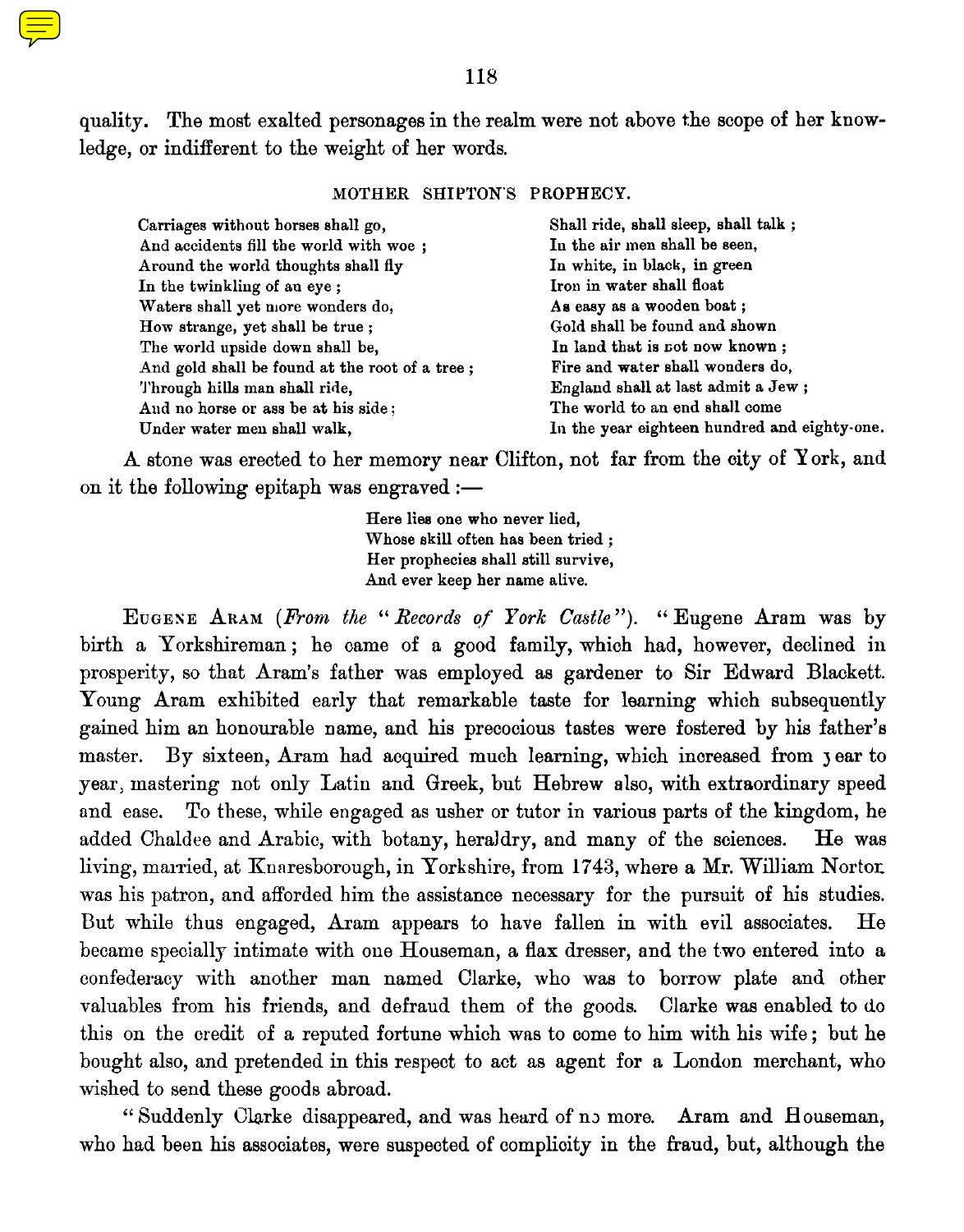houses of both were searched, little was found to incriminate them. A little later Aram also left Knaresborough, and nothing more was heard of him till he was found thirteen years afterwards an usher in a school at Lynn. Nothing more would have been heard of Clarke had not a labourer discovered, when digging at a place called Thistle Hill, near Knaresborough, the skeleton of a body, which had evidently been buried double, and which pointed clearly to some foul play. Suspicion arose that this skeleton was that of Daniel Clarke, and it was now remembered that Aram's wife—whom he had deserted —had hinted years before that her husband and Houseman had made away with Clarke.. Search was made for Houseman . He was found, turned King's evidence, and directly accused Aram of the murder. His story went that he and Aram had left the house of the latter in company with Clarke, and that on reaching a place called St. Robert's Cave, Houseman saw Aram strike Clarke ' several times over the breast and head, and saw him fall as if he was dead, upon which he came away and left them.' He added later that Clarke's body was buried in the cave, where it was subsequently found.

" An enquiry was set on foot for Aram, who was eventually found at Lynn . John Barker, a constable of Knaresborough, identified him, and he was apprehended and conveyed to York Castle, where he was tried in August, 1759. In his defence he argued so ably, and with so much specious cleverness, that the judge characterised his speech as one of the most ingenious pieces of reasoning which had ever fallen under his notice. He pleaded first his known studious habits, and his hitherto unblemished life. 'My days,' he said, ' were honestly laborious; my nights intensely studious.' He urged that Clarke's disappearance was no proof that he was dead, and he quoted the case of the prisoner Thompson, who had escaped two years previously from York Castle, and of whom nothing more had been heard. He pointed out that human bones were so constantly discovered, that there could be nothing extraordinary in the appearance of these in St. Robert's Cave . Lastly, he deprecated the acceptance of circumstantial evidence and king's evidence, quoting many instances where both had been subsequently proved utterly false.

" Nevertheless, he was found guilty, and was sentenced to death . After his conviction he acknowledged the justice of his sentence, and confessed to the clergyman who administered to him that he had actually murdered Clarke. His excuse was that he suspected Clarke of having intrigues with Mrs. Aram.

" Aram was executed at the Tyburn, York, but he nearly cheated the gallows. The morning of the execution, when roused to have his irons removed, he was found too weak to rise. On examination it was discovered that he had opened a vein in his arm with a razor, which he had concealed in his cell. He was, however, promptly tended, and so far restored that he stood the journey to Knavesmire, and there met his end. After execution his body was hung in chains in Knaresborough Forest.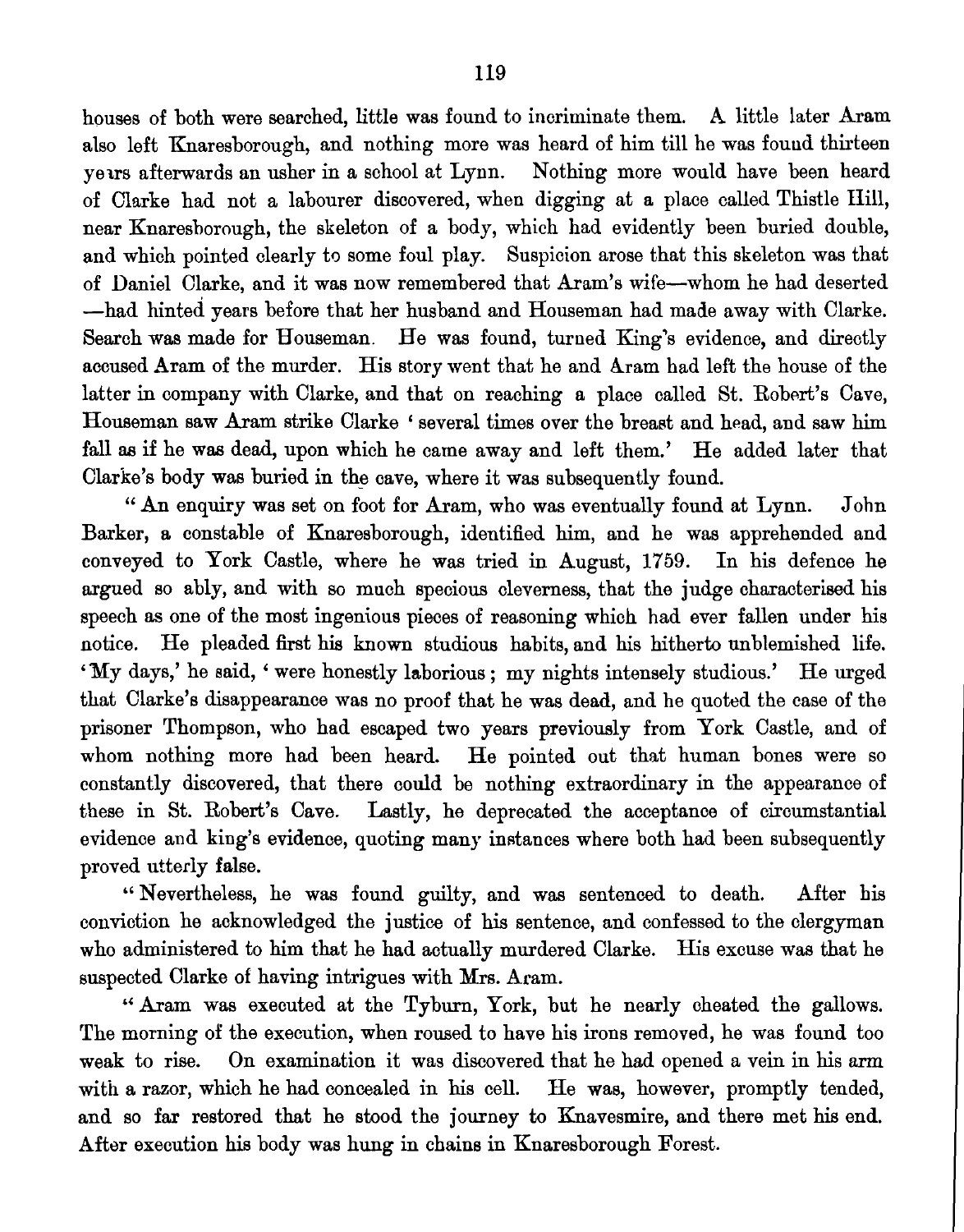" A paper was found in his cell, written, as it was supposed, just before he cut his arm with the razor.

"' I slept soundly till three o'clock, awoke, and then wrote these lines:-

`Come, pleasing rest, eternal slumber fall, Seal mine that once must seal the eyes of all; Calm and composed my soul her journey takes, No guilt that troubles, and no heart that aches. Adieu ! thou sun, all bright like her arise, Adieu ! fair friend, and all that's good and wise.'"

JOHN METCALFE.—JOhn Metcalfe, better known as Blind Jack, was a native of Knaresborough ; he lost his sight at the age of four. His blindness, however, was no great hindrance to him. Being a good violin player, he was chief musician at the Queen's Head, High Harrogate, for many years.

In 1745 he joined Colonel Thornton 's Troop, and was taken prisoner at the battle of Falkirk.

After his release, he commenced as carrier for conveyance of goods and passengers 'twixt Knaresborough and York, and, it is said, often served as guide along the intricate roads and through forests during the night, or when the paths were covered with snow. He was an expert swimmer, and also loved to follow the hounds.

In the art of love-making he shone pre-eminent, for, it is said, among his other exploits, he eloped with the damsel who became his wife, on the day appointed for her marriage with a rival.

Most extraordinary was also his skill in road-making and building bridges, etc. Many of our Yorkshire roads were originally planned by Blind Jack. The following is extracted from a letter of Blind Jack's to a friend.\*

<sup>\* &</sup>quot;In the year 1760, I agreed to make between 20 and 30 miles of turnpike road leading from Wakefield to Manchester. The Trustees were very anxious to have it speedily done; so I was obliged to employ about four hundred men. I had them in five companies; each company a few miles distant from each other. I stationed myself and family, with a number of horses and carts, at a place called Lepton, near the road-side, about five miles east of Huddersfield, and eight west of Wakefield. I frequently went to the present Colonel Ratclif's. He was Captain, then, of a company in the Militia, he being one of the principal commissioners and subscribers to the turnpike road. One time I found a coach standing in the court : I asked the reason of its standing there. He told me he had been building a new Hall, but had got up no outbuildings; besides, he said, he had no occasion for it, though it cost his father one hundred guineas . I told him, as be had no lady, I would buy it of him for my lady. After a good many words betwixt us, I agreed for it for four guineas, though it was worth four or five times the money. Colonel Ratclif was Justice of the Peace then; his clerk was rather of a merryish disposition, and he said, I would have you to come on such a day for it; the Justice will be from home, and I will ride with you in it to Huddersfield; and accordingly I did, and we both got into the coach. A man who was rather short of understanding rode the fore-horse, with a short A man who was rather short of understanding rode the fore-horse, with a short pipe in his mouth, and without a hat. We had a pickaxe on one side of the coach, and a spade on the other. Lest they should mention any duty to us, we meant to say we were removing tools for the use of the turnpike road. We drove to the best inn in Huddersfield. We had plenty of company, as very few coaches passed in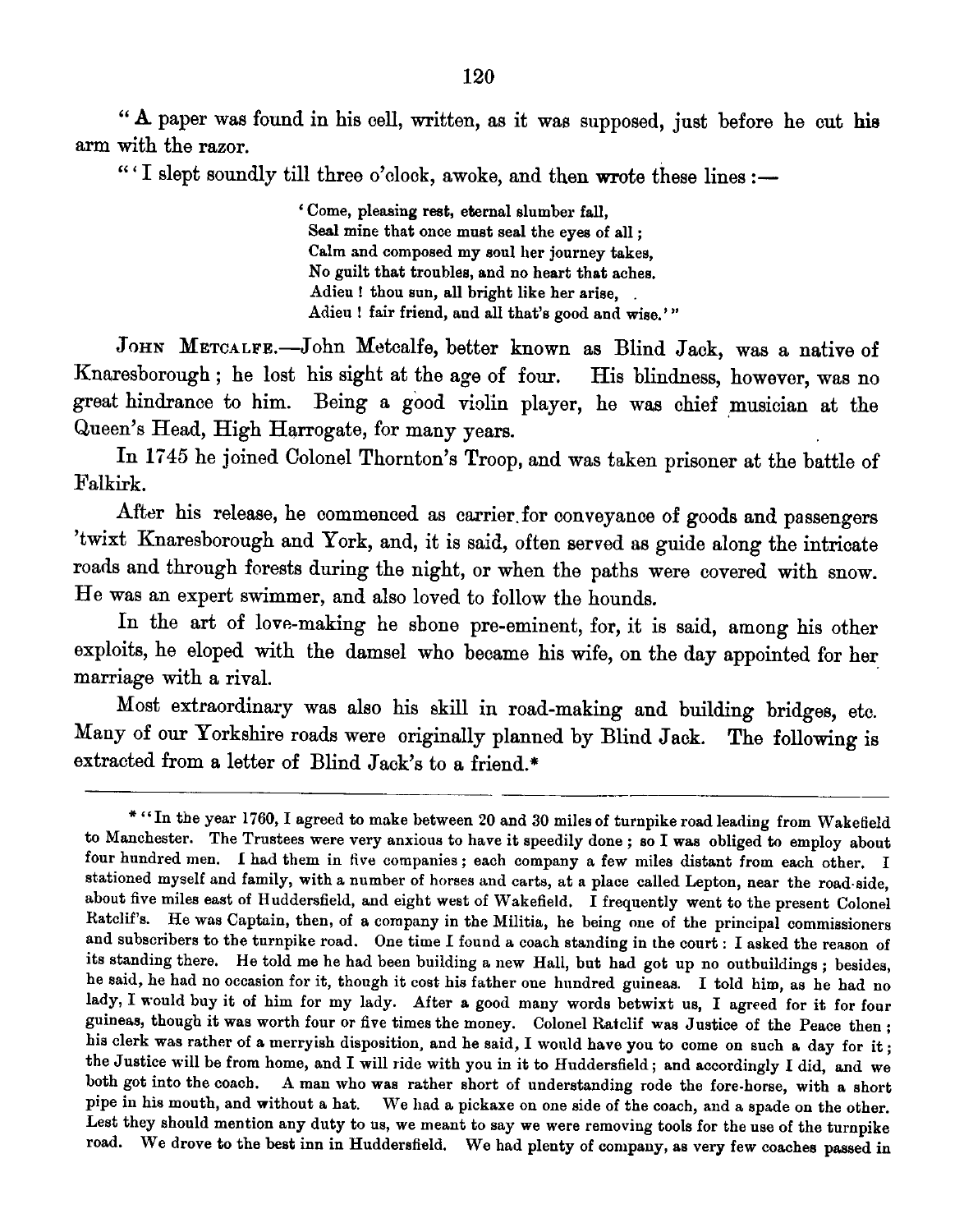Passing out of Knaresborough, we follow the highway which leads to Ripley, and a few minutes brings us to the entrance of the drive to Scriven Hall and village, through a beautiful avenue of majestic trees, elm, ash, and beech, whose mighty trunks, towering to the clouds, are intermingled with the dark foliage of monstre firs, giving deep contrast to the rich-woodland scene.

> There oft the muse, what most delight her sees, Long living galleries of aged trees; Bold sons of earth, that lift their arms so high As if once more they would invade the sky.

## \* SCRIVEN HALL.

The home of the Slingsbys is charmingly situated in the midst of a fine park, where stand many noble trees, their spreading branches, still waving in the breeze, remnants of that vast forest of Knaresborough, which once reached twenty miles from east to west, and from six to eight miles in width. The Norman Barons were great hunters, and so are their descendants at the present day.

We can easily imagine the hunting scene on a golden autumn morn, as the branches gently rustled in the morning breeze, and the woods resounded with merriment, the curvetting of fiery steeds, while ever and anon the shrill blast of the hunter's horn, mingled with the sounds of baying hounds and the rush of the hunters through the forest glades, were sights and sounds often seen and heard.

The family of Scrivens trace their descent from Gamel, the king's fowler, and settled here soon after the conquest Baldwin, son of Gamel, was Forester of the Forest and Parks of Knaresborough, and his descendants held that office for several generations.

that quarter, and particularly in the situation we were tackled in. Then we proceeded home to Lepton : and the Sunday following yoked six cart-horses to the coach, told my wife she should ride in a coach and six of her own; though her relations reflected on her marriage, yet she had risen to a greater pitch than any of her generation before her. The late Sir John Kay lived at Grainge Hall, about a mile off us; he being a goodnatured gentleman, and often being free in talking to me, I sent to let him know that I and my lady were going an airing on to Grange Moor, with my coach and six, and would be glad if he would accompany us with his chaise. Sir John was very diverted with the joke. A few days after I said to my lady, if we continue the equipage we shall want new liveries for servants and new harness for six horses, so I put my former intention into execution, which was to pull the coach to pieces and take off the leather and iron for proper use, and put the wheels on to two little carts. I can't say but it caused rather a flatness in my lady, to see her splendid equipage so suddenly demolished."

<sup>\*</sup> Scriven : the residence of the schrieve or sheriff of the district, where (in olden times) was held the scyregemot, or court.

Near the village of Scriven is an eminence called "Conyrig-Garth," or, the "King's Enclosure." This piece of ground is supposed to have been the camping place of a Saxon or Danish army. On a rising ground half-a-mile from this spot, were found. about one hundred years ago, by men digging for gravel, several human skeletons laid side by side, with each a small urn at their heads.